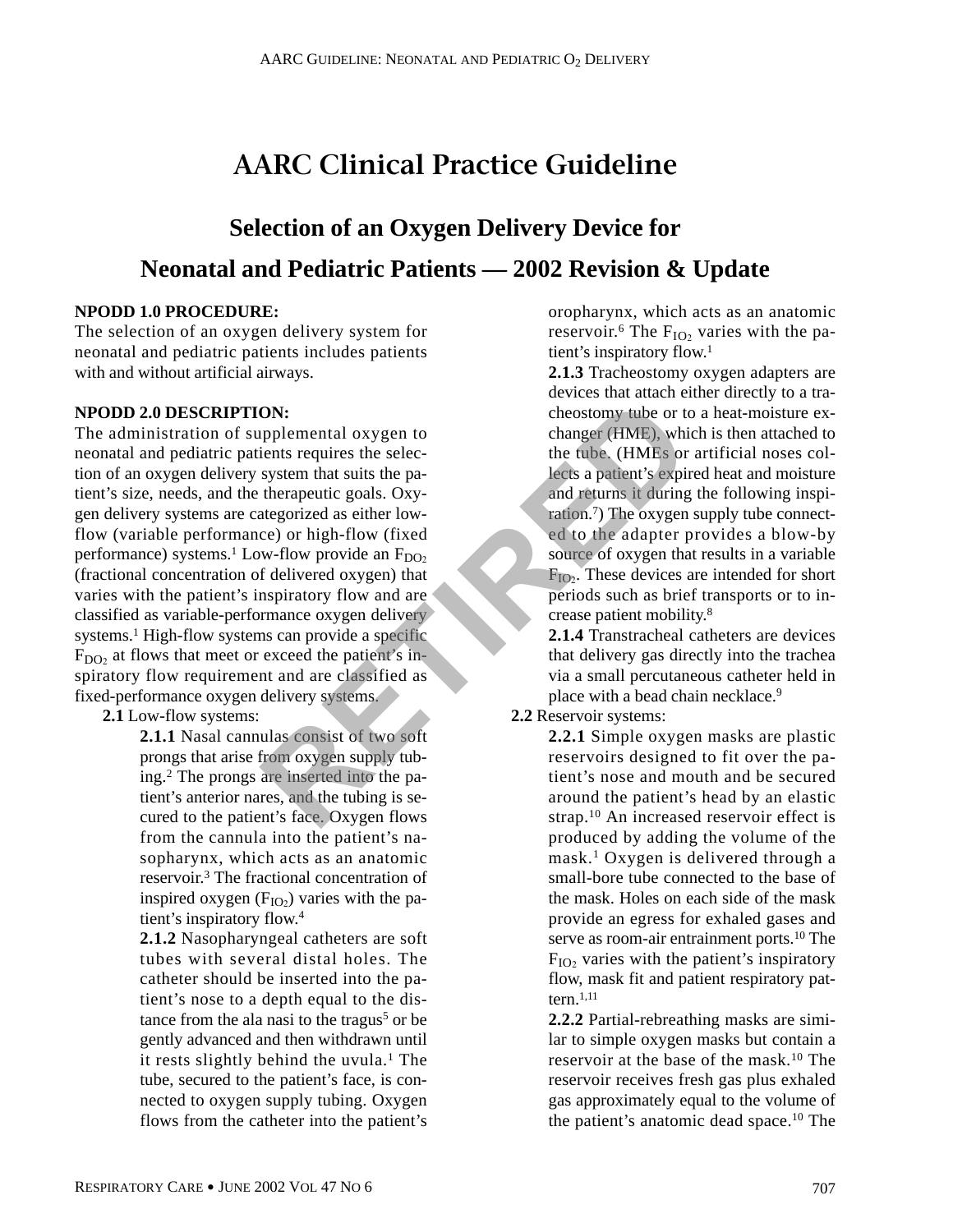oxygen concentration of the exhaled gases combined with the supply of fresh oxygen, permits the use of flows lower than those necessary for other devices (eg, non-rebreathing masks), and potentially conserves oxygen use.

**2.2.3** Non-rebreathing masks are similar to partial-rebreathing masks but do not permit the mixing of exhaled gases with the fresh gas supply.10 A series of oneway valves ensures a fresh oxygen supply with minimal dilution from the entrainment of room air.<sup>1</sup> The one-way valve over the reservoir bag prevents entry of expired gas, and the one-way valve over one of the side ports limits entrainment of room air.1 This design provides a higher  $F_{IO<sub>2</sub>}$  than the simple and partial-rebreathing masks and the nasal devices providing the mask fits correctly.1

#### **2.3** High-flow systems:

**2.3.1** An air-entrainment mask contains a jet orifice and air entrainment ports and is designed to fit over the patient's nose and mouth and is connected to oxygen supply tubing.1 Oxygen under pressure is forced through a small jet orifice entering the mask. The velocity increases causing a shearing effect distal to the jet orifice, which causes room air to be entrained into the mask.12 The total flow provided by the mask is determined by the cross-sectional area of the entrainment ports, the diameter of the jet orifice, and the oxygen flow to the jet. The  $F_{DO_2}$  is determined by the dimensions of the jet and the entrainment ports. The entrainment mechanism is based on the principles described by Bernoulli.12 A collar can be attached to the base of the corrugated hose for supplemental humidification,<sup>13</sup> and the device can be adapted to a tracheostomy collar. From the one-way valve over<br>
the one-way valve over<br>
the one-way valve over<br>
the one-way valve over<br>
the sign provides a higher<br>
ple and partial-rebreath-<br>
ple and partial-rebreath-<br>
ple and partial-rebreath-<br>
added to inc

**2.3.2** Air-entrainment nebulizers are gaspowered, large-volume nebulizers that contain an adjustable air-entrainment port, which determines specific oxygen concentrations.10,14 In addition to providing particulate water with or without added medication, heated nebulizers can deliver gas saturated with water vapor at body temperature.15 A corrugated hose serves as a conduit from the nebulizer to an aerosol mask, face tent, tracheostomy collar, or T-piece.<sup>13</sup>

## **2.4** Enclosure Systems:

**2.4.1** Oxygen hoods are transparent enclosures designed to surround the head of the neonate or small infant. $10,16$  A continuous flow of humidified oxygen is supplied to the hood.10,16 Transparent enclosures in larger sizes (so-called tent houses or huts) are available for patients who are too big for neonatal-size hoods.13

**2.4.2** Closed incubators are transparent enclosures that provide a warm environment for small infants with temperature instability.10 Supplemental oxygen can be added to incubators but may result in an increased oxygen concentration.10 The primary purpose of an incubator is to provide a temperature-controlled environment. Humidification is available through a baffled blow-over water reservoir; however, due to the high risk of infection associated with this humidification system, alternative sources are used.10 Therefore, the incubator is not further discussed as an oxygen delivery device.<sup>13</sup>

#### **NPODD 3.0 SETTING:**

Oxygen delivery devices are used in a number of settings including hospitals, clinics, extended care facilities, the home, and patient transport vehicles.

#### **NPODD 4.0 INDICATIONS:**

The selection of an oxygen delivery device is indicated with:

4.1 documented hypoxemia<sup>17,18</sup>

**4.2** an acute situation in which hypoxemia is suspected or in which suspected regional hypoxia may respond to an increase in  $P_{aO_2}$ . Substantiation of  $P_{aO_2}$  is required within an appropriate period of time following initiation of therapy.17,18

#### **NPODD 5.0 CONTRAINDICATIONS:**

**5.1** No specific contraindications to delivering oxygen exist when indications are judged to be present.18

**5.2** Nasal cannulas and nasopharyngeal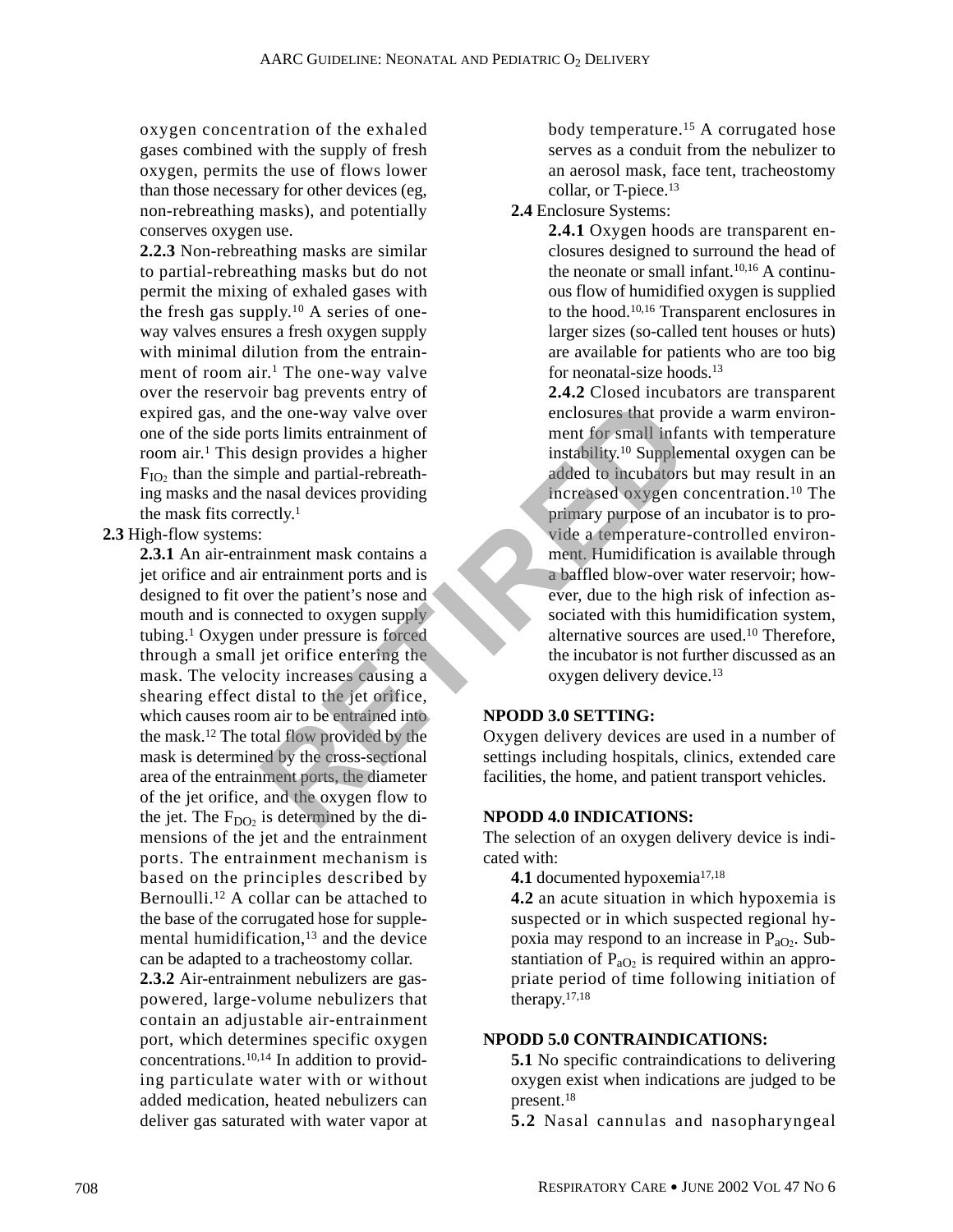catheters are contraindicated in patients with nasal obstruction (eg, nasal polyps, choanal atresia, etc).10

**5.3** Nasopharyngeal catheters are contraindicated in the presence of maxillofacial trauma,<sup>19</sup> in patients in whom a basal skull fracture is present or suspected,<sup>18</sup> or coagulation problems  $exist<sup>1</sup>$ 

> **5.3.1** It is the expert opinion of the Clinical Practice Guideline Steering Committee (2002) that nasopharyngeal catheters are not appropriate for oxygen administration in the neonatal population.

**5.4** Although opinions vary,<sup>21-24</sup> infants intubated for airway protection should probably be placed on CPAP (ie, physiologic CPAP) for supplemental oxygen rather than on a T-piece because of the loss of physiologic end-expiratory pressure created by an open glottis.

## **NPODD 6.0 HAZARDS/PRECAUTIONS/POS-SIBLE COMPLICATIONS:**

**6.1** Physiologic:

**6.1.1** The etiology of retinopathy of prematurity, especially the role of oxygen, is controversial. Care should be taken when supplemental oxygen is provided to preterm infants (< 37 weeks gestation). It is suggested that oxygen supplementation should not result in a  $P_{aO_2} > 80$  torr.<sup>25</sup> **EXECUTIONS/POS-**<br>
Section should probably be<br>
the nasal cannula,<br>
physiologic CPAP) for<br>
infant's anatomy.<sup>33</sup><br>
mant's anatomy.<sup>33</sup><br>
mant's anatomy.<sup>33</sup><br>
man<sup>4</sup> infant's anatomy.<sup>33</sup><br>
man<sup>4</sup> excessive.<br> **RECAUTIONS/POS-**

**6.1.2** The administration of supplemental oxygen to patients with certain congenital heart lesions (eg, hypoplastic left-heart, single ventricle) may cause an increase in alveolar oxygen tension and compromise the balance between pulmonary and systemic blood flow.26-28

**6.1.3** The administration of supplemental oxygen to patients suffering from paraquat poisoning or to patients receiving certain chemotherapeutic agents (eg, bleomycin) may result in pulmonary complications (eg, oxygen toxicity and pulmonary fibrosis).29,30

**6.1.4** Stimulation of the superior laryngeal nerves may cause alterations in respiratory pattern if the gas flow from the oxygen source is cool and is directed at the face of the infant.<sup>31</sup>

**6.1.5** Inappropriate selection of  $F_{\text{DO2}}$  or

oxygen flow may result in hypoxemia or hyperoxemia.

**6.2** Equipment-related

**6.2.1** Nasal cannulas:

**6.2.1.1** Skin irritation can result from material used to secure the cannula3,32 or from local allergic reaction to polyvinyl chloride.33

**6.2.1.2** Improper sizing can lead to nasal obstruction or irritation.3,34

**6.2.1.3** Displacement can lead to loss of oxygen delivery.3

**6.2.1.4** Inadvertent CPAP may be administered depending upon the size of the nasal cannula, the gas flow, and the infant's anatomy.35-37

**6.2.1.5** Irritation can result if flows are excessive.

**6.2.2** Nasopharyngeal catheters:

**6.2.2.1** Improper insertion can cause gagging6 and nasal or pharyngeal trauma.<sup>6</sup>

**6.2.2.2** Improper sizing can lead to nasal obstruction or irritation.3,34

**6.2.2.3** Excessive flow can produce pain in the frontal sinuses.10

**6.2.2.4** Pneumocephalus is a rare but possible complication.38

**6.2.2.4** Excessive secretions and/or mucosal inflammation can result.5,39

**6.2.2.5** Skin irritation may result from material used to secure the cannula<sup>3,32</sup> and/or from local allergic reaction to polyvinyl chloride.33

**6.2.2.6** Occlusion of distal openings may occur.<sup>1</sup>

**6.2.2.7** Excessive flow may cause gastric distention.1

**6.2.3** Transtracheal catheters:

**6.2.3.1** Increase risk of infection compared to nasal cannulas and catheters<sup>40,41</sup> **6.2.3.2** Increased risk of complica $tions^{42-44}$ 

**6.2.4** Masks:

**6.2.4.1** Aspiration of vomitus may be more likely when a mask is in place.

**6.2.4.2** Irritation may result from tight application.10,45

**6.2.4.3** Rebreathing of  $CO<sub>2</sub>$  may occur if total  $O_2$  flow is inadequate.<sup>14,46</sup>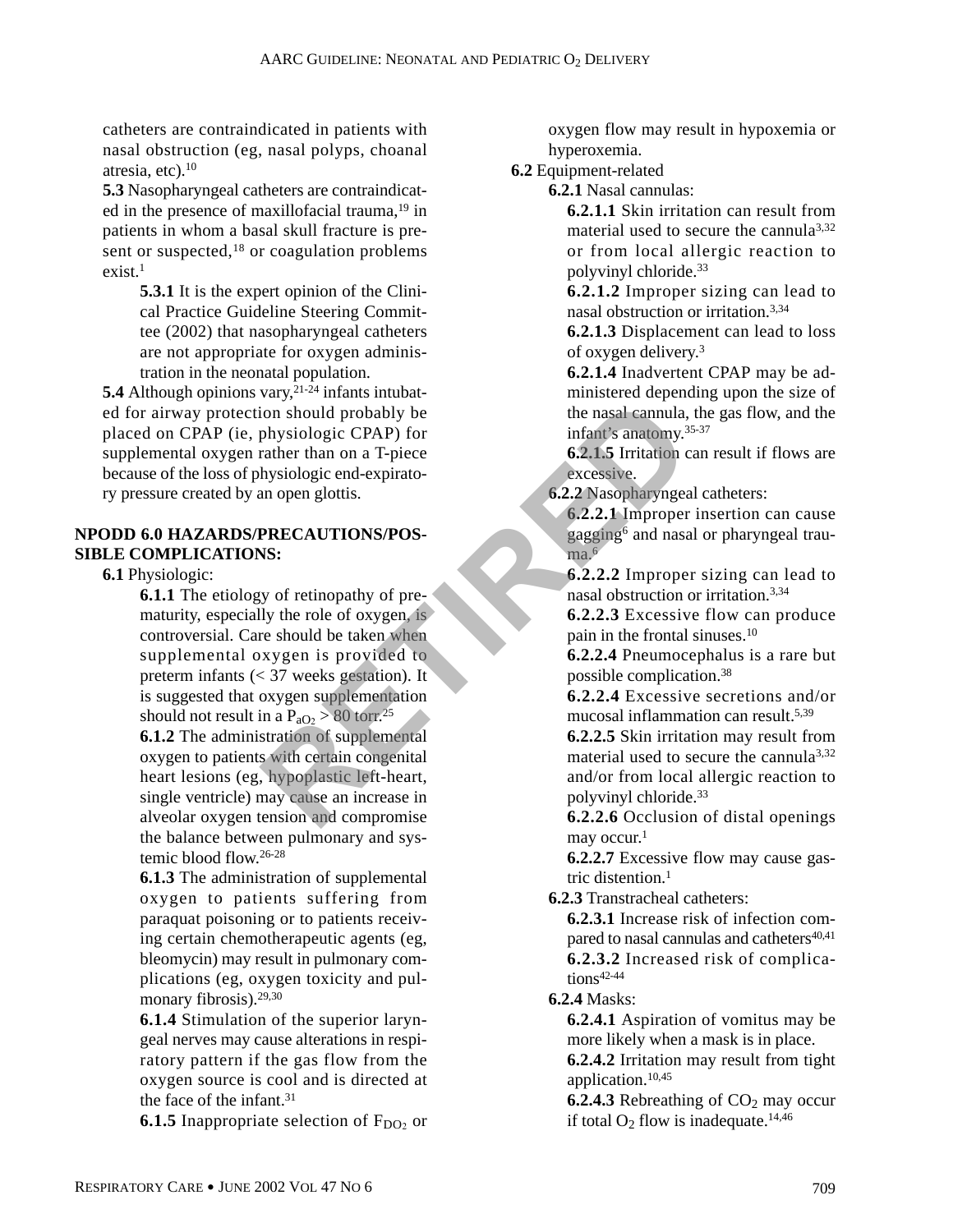**6.2.4.4** It is the expert opinion of the Clinical Practice Guideline Steering Committee (2002) that partial rebreathers or non-rebreathers are not appropriate for the neonatal population.

**6.2.5** Air-entrainment nebulizers:

**6.2.5.1** produce high noise levels in enclosed environments (eg, hoods, incubators) and may induce hearing impairment;47 when an air-entrainment nebulizer is used in an enclosed environment, the entrainment port should be set on 100% (ie, closed) and the nebulizer powered either by a blender or by compressed air with titration of oxygen to the desired concentration.<sup>13</sup>

**6.2.5.2** are susceptible to contamination;48-50

**6.2.5.3** may cause bronchoreactivity in patients with reactive airways when used with nonisotonic solutions;<sup>51</sup>

**6.2.5.4** may create unwanted torque and increase the likelihood of inadvertent extubation or decannulation of the patient when used with a T-piece and applied directly to an endotracheal or tracheostomy tube;13 Friendin, 13<br>
Exercise to the titration of oxygen to<br>
the titration of oxygen to<br>
centration.<sup>13</sup><br>
T.1.1 Changes in minimizing inspiratory flow affect<br>
ties the preasure invariant inspiratory flow affect<br>
read to measure t

**6.2.5.5** may not provide particles of desired size range and in a predictable dose;<sup>52</sup>

**6.2.5.6** if unheated, may induce cold stress in neonates; 31,53

**6.2.5.7** Condensate in tubing may result in advertent lavage when attached to the endotracheal tube.

**6.2.6** Hoods and transparent enclosures:

**6.2.6.1** Prolonged exposure to humidified oxygen may increase risk for cutaneous fungal infection.54

**6.2.6.2** Inadequate or loss of gas flow may result in hypoxia or hypercapnia.

**6.2.6.3** Temperature within enclosures should be closely monitored to reduce the potential for cold stress or apnea from overheating in neonates.31,53

**6.2.6.4** Use of an improperly sized hood can result in irritation of the infant's skin.13

**6.2.7** Tracheostomy oxygen adapters: Adapters may create unwanted torque and increase the likelihood of inadvertent decannulation of the patient, and HMEs may increase work of breathing to an unacceptable level in patients  $< 8$  kg if dead space and resistance are high.<sup>55</sup>

**6.3** During laser bronchoscopy, minimal levels of supplemental oxygen should be used to decrease the risk of intratracheal ignition.18,56

**6.4** Fire hazard is increased in the presence of increased oxygen concentrations.18

**6.5** Bacterial contamination has been associated with certain nebulization and humidification systems.48-50

# **NPODD 7.0 LIMITATIONS:**

**7.1** Nasal cannulas:

**7.1.1** Changes in minute ventilation and inspiratory flow affect air entrainment and result in fluctuations in  $F_{IO2}$ .<sup>57-59</sup>

**7.1.2** Prongs are difficult to keep in position, particularly with small infants.3,32,60

**7.1.3** The effect of mouth versus nose breathing on  $F_{IO2}$  remains controversial.<sup>61-64</sup> **7.1.4** Use may be limited by the presence of excessive mucus drainage, mucosal edema, or a deviated septum.<sup>10</sup>

**7.1.5** Maximum flow should be limited to 2 L/min in infants and newborns.35,57,58

**7.1.6** Care should be taken to keep the cannula tubing and straps away from the neck to prevent airway obstruction in infants.

**7.1.7** Discrepancies between set and delivered flow can occur in the same flowmeter at different settings and among different flowmeters.

**7.1.8** Discrepancies in flow and oxygen concentration between set and delivered values can occur in low-flow blenders at flows below the recommended range of the blender.

**7.2** Nasopharyngeal catheters:

**7.2.1** Method is in less common use because of the complexity of care.34

**7.2.2**  $F_{IO2}$  is difficult to control and measure.<sup>57,58</sup>

**7.2.3** Effect of mouth versus nose breathing on F<sub>IO2</sub> remains controversial.<sup>61-64</sup>

**7.2.4** Use may be limited by excessive mucus drainage, mucosal edema, or the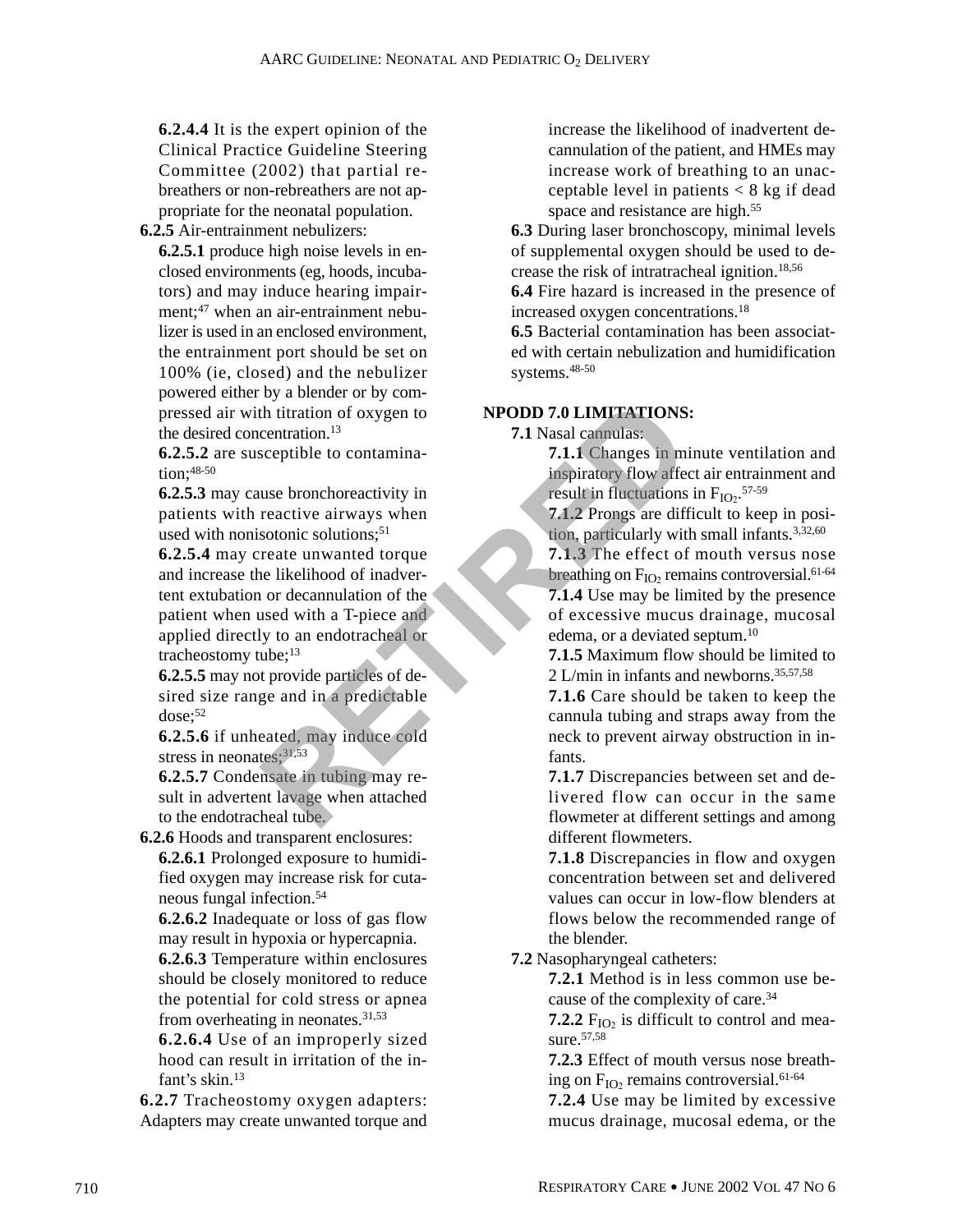presence of a deviated septum.6

**7.2.5** Catheter should be cleared frequently to prevent occlusion of the distal holes.5,6 The patient should be observed for evidence of catheter occlusion, and the catheter should be alternated between nares every 8-12 hours and changed daily.<sup>65</sup>

**7.2.6** Catheter sizes less than 8 Fr are less effective in oxygen delivery.5

**7.2.7** Lower oxygen concentrations are delivered if the catheter is placed in the nose rather than in the pharynx.5

**7.2.8** Low-flow flowmeters  $(< 3$  L/min) should be used.<sup>5</sup>

**7.2.9** Discrepancies between set and delivered flow can occur in the same flowmeter at different settings and among different flowmeters.

**7.2.10** Discrepancies in flow and oxygen concentration between set and delivered values can occur in low-flow blenders at flows below those recommended by the manufacturer.

**7.3** Transtracheal catheters:

**7.3.1** Method is in less common use because of the complexity of care.<sup>1</sup>

**7.3.2** Requires frequent medical monitor $ing<sup>1</sup>$ 

**7.3.3** Replacement catheters are costly.1

**7.3.4** Increased time needed for candidate evaluation and teaching<sup>1</sup>

#### **7.4** Masks:

**7.4.1** provide variable  $F_{IO2}$  depending on inspiratory flow and construction of the mask's reservoir<sup>13</sup> and are not recommended when precise concentrations are required;<sup>66,67</sup>

**7.4.2** are confining and may not be well tolerated;<sup>68</sup>

**7.4.3** interfere with feeding;6

**7.4.4** may not be available in sizes appropriate for all patients;

**7.4.5** require a minimum flow per manufacturer's instructions to avoid possible rebreathing of  $CO<sub>2</sub>$ .<sup>14,31,46</sup>

**7.4.6** The maximum  $F_{IO2}$  attainable with a simple, non-rebreathing or partial-rebreathing mask in neonates, infants, and children has not been well documented.46 **7.4.7** The performance of air-entrainment masks may be altered by resistance to flow distal to the restricted orifice (resulting in higher  $F_{DO<sub>2</sub>}$  and lower total flow delivered). The total flow from air-entrainment masks at settings greater than 0.40 may not equal or exceed the patient's inspiratory flow.10,18

**7.4.8** Performance is altered if the entrainment ports are blocked.

**7.5** Air-entrainment nebulizers:

**7.5.1** are vulnerable to alterations described in Section 7.4.7;

**7.5.2** should have temperature monitored if they are heated. (Cool mist is not recommended for newborns because of the potential for cold stress.31,53) In newborns, the temperature of the gas-aerosol mixture at the patient should be approximately equal to the desired environmental temperature.53

**7.5.3** may have performance altered by resistance to flow distal to the restricted orifice (resulting in higher  $F_{DO2}$  and lower total flow delivered). The total flow from air-entrainment nebulizers at settings greater than 0.40 may fail to equal or exceed the patient's inspiratory flow.10,18 However, increasing the oxygen flow to the inlet of the nebulizer may produce a higher delivered total flow. ies between set and de-<br>
an occur in the same<br>
potential for cold strengt settings and among<br>
the temperature of the strengthends of order that the patient settings<br>
in Iow-flow blenders at<br>
sixtens in the patient sixtene

# **7.6** Hoods:

**7.6.1**  $O_2$  concentrations may vary within the hood.<sup>10,13,18</sup> O<sub>2</sub> concentrations should be measured as near the nose and mouth as possible.<sup>11</sup> Opening any enclosure decreases the  $O<sub>2</sub>$  concentration. For infants and children confined to hoods, nasal  $O<sub>2</sub>$ may need to be supplied during feeding and nursing care. Flows  $> 7$  L/min are required to wash out  $CO<sub>2</sub>$ .<sup>13,14,31</sup>

**7.6.2** Devices can be confining and isolating.13

**7.6.3** Concentration in a hood can be varied from 0.21 to 1.0.

**7.6.4** Temperature of the gases in the hood should be maintained to provide a neutral thermal environment.10,18,53

**7.6.5** High gas flows may produce harmful noise levels.47,69

**7.7** Tracheostomy oxygen adapters provide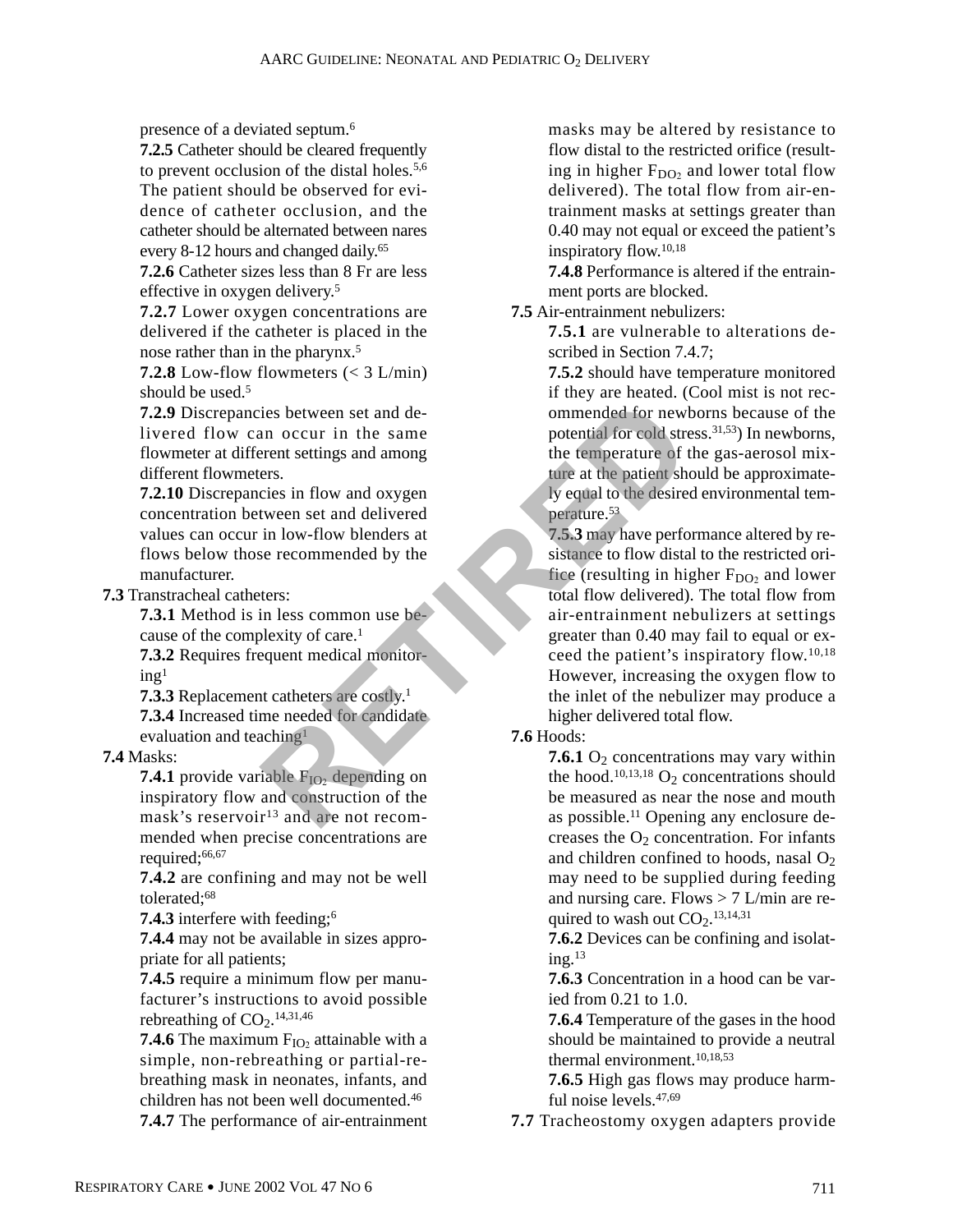variable  $F_{IO2}$ s. HMEs should have minimum dead-space volume especially when used with neonates.55,70,71 Resistance within an HME can increase when water is absorbed by the hygroscopic inserts<sup>72</sup> or when secretions are coughed into the device.73

#### **NPODD 8.0 ASSESSMENT OF NEED:**

Need is determined by measurement of inadequate oxygen tensions and saturations by invasive or noninvasive methods74,75 and/or the presence of clinical indicators as previously described.18 Supplemental oxygen flow should be titrated to maintain adequate oxygen saturation as indicated by pulse oximetry  $S_{pQ}$  or appropriate arterial or venous blood gas values.76

**8.1** Nasal cannulas, nasopharyngeal catheters, and transtracheal catheters are used when the need exists to:

> **8.1.1** provide low-level supplemental oxygen to the infant or child;<sup>57</sup>

> **8.1.2** feed the infant without interrupting oxygen delivery;6,77,78

**8.1.3** increase mobility.6,77,78

**8.2** Simple oxygen masks are used to provide supplemental  $O_2$  in the moderate range (0.35-0.50, depending on size and minute ventilation) for short periods of time (eg, during procedures, for transport, in emergency situations).14,18,79 For the term and the term of Transport of the term and well applemental<br>
Survey and the term and the term of the term of the term and the term of the term of the term of the term of the term of the term of the term of the

**8.3** Partial rebreathing masks are used to conserve the oxygen supply when higher concentrations ( $F_{IO_2} > 0.4, < 0.6$ ) are warranted (eg, during transport).<sup>14,18,62,79</sup>

**8.4** Non-rebreathing masks are used to deliver concentrations  $\geq 0.60$  or specific concentrations (as from a blender). $1,18,79$ 

**8.5** Air-entrainment masks provide a flow of gas of predetermined precise oxygen concentration  $(24-40\%)^{12,57,66-68}$  that exceeds the patient's inspiratory flow. At the 50% setting, the total flow from the device may not meet the inspiratory flow.18,79

**8.6** Air-entrainment nebulizers, although not recommended, can be used when high levels of humidity or aerosol are desired (as with a bypassed upper airway).<sup>51,80</sup> The patient application device can be a tracheostomy collar, face tent, aerosol mask, or blow-by arrangement.<sup>13,18,68</sup>

**8.7** Hoods are used to provide

**8.7.1** controlled  $F_{IO2}$  in infant and small children;<sup>10</sup>

**8.7.2** controlled  $F_{IO2}$  and/or increased heated humidity to patients who cannot tolerate other devices;

**8.7.3** controlled  $F_{IO2}$  when the chest, abdomen, and extremities must be accessible to caregivers;<sup>10</sup>

**8.7.4** the oxygen concentrations necessary for oxygen challenge (hyperoxia) tests in the spontaneously breathing neonate.

**8.8** Tracheostomy oxygen adapters, which may or may not be coupled with HMEs, are used to deliver oxygen to a tracheostomy.<sup>55</sup>

# **NPODD 9.0 ASSESSMENT OF OUTCOME:**

Outcome is assessed by determining whether the device selected produces an appropriate increase in oxygen saturation, proves to be appropriate for the patient, allows adequate patient monitoring, and facilitates patient care.

# **NPODD 10.0 RESOURCES:**

**10.1** Equipment

**10.1.1** Oxygen source:

**10.1.1.1** Cylinder—must meet Department of Transportation (DOT) standards, Compressed Gas Association (CGA) standards, and National Fire Protection Association (NFPA) recommendations, and appropriate regulator and wrenches must be supplied;

**10.1.1.2** Concentrators (or enrichers).81,82

**10.1.1.3** Bulk supplies should meet NFPA standards.

**10.1.2** Delivery accessory equipment:

**10.1.2.1** oxygen tubing;

**10.1.2.2** corrugated aerosol tubing and water trap.

**10.1.3** Humidifiers—No subjective or objective evidence supports routine humidification of  $O_2$  at flows  $\leq 4$  L/min.<sup>81</sup> However, it is not known whether the use of a bubble humidifier with a nasal cannula in the neonate has benefit, and the use of a bubble humidifier can verify oxygen delivery at flows < 1 L/min. HMEs with low dead space are appropriate for short-term use in patients with artificial airways.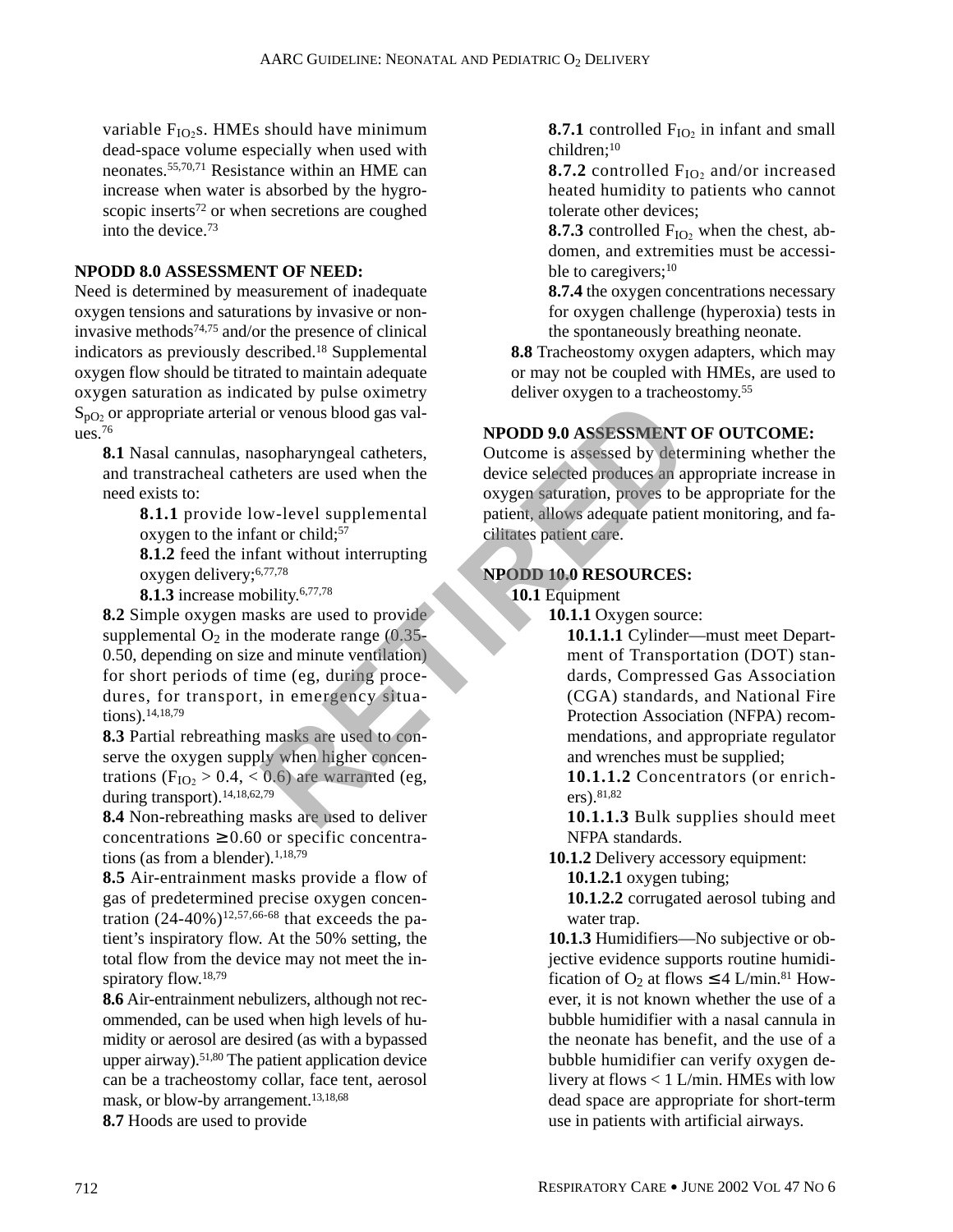**10.1.4** Blenders—Although blenders have been used in weaning neonates with a nasal cannula from oxygen, it appears that using a very-low flowmeter (0-200 mL) may be more reliable.59,83

**10.1.5** Compensated, low-range flowmeters<sup>84</sup> adjustable in increments  $< 0.125$ L/min.5,58,85

**10.1.6** Oxygen analyzers—There are four principal types of oxygen analyzers; polargraphic, galvanic cell, paramagnetic, and wheatstone bridge. The polargraphic and galvanic cell are the two most commonly used and operate on an electrochemical principle.86

**10.1.7** Noninvasive oxygen monitors transcutaneous (TcO<sub>2</sub>) monitor<sup>74,86</sup> or pulse oximeter.75,87

**10.1.8** Nebulizer solutions—sterile water or sterile normal saline solution.

**10.2** Personnel:

**10.2.1** Health care providers responsible for delivery of oxygen should have demonstrated and documented knowledge and skills related to: Example on the transition of the necessary<br>
The example of the method of the set of the set of the set of the set of the set of the set of the set of the set of the set of the providers analyser are necessarily of the set

**10.2.1.1** oxygen delivery systems and their limitations;

**10.2.1.2** assembly, care, and use of oxygen delivery systems;

**10.2.1.3** performance of the necessary subjective and objective assessments in order to determine effectiveness of oxygen therapy;

**10.2.1.4** clinical assessment skills to recommend changes in oxygen therapy;

**10.2.1.5** provision of comprehensive patient and lay caregiver instruction.

**10.2.2** When supplemental oxygen is to be used out of the hospital setting, the patient and/or family member or lay caregiver should:

**10.2.2.1** demonstrate proper use and understanding of oxygen delivery device;

**10.2.2.2** demonstrate proper assembly, care, and cleaning of oxygen delivery device;

**10.2.2.3** demonstrate an understanding of how, when, and what to report to a physician or surrogate.

## **NPODD 11.0 MONITORING:**

#### **11.1** Patient:

**11.1.1** clinical assessment including but not limited to cardiac, pulmonary, and neurologic status and apparent work of breathing;

**11.1.2** assessment of physiologic variables: noninvasive or invasive measurement of oxygen tensions or saturation in any patient treated with oxygen—within 1 hour of initiation for the neonate.<sup>18,25,88</sup>

# **11.2** Equipment:

**11.2.1** All oxygen delivery systems should be checked at least once each day.18 More frequent checks by calibrated analyzer are necessary in systems:

**11.2.1.1** susceptible to variation in oxygen concentration;<sup>18</sup>

**11.2.1.2** applied to patients with artificial airways;18

**11.2.1.3** Continuous analysis is recommended in hoods.<sup>89</sup>

**11.2.1.4** Oxygen should be analyzed as close as possible to the infant's face.

**11.2.2** All heated delivery systems should be continuously monitored for temperature.

# **NPODD 12.0 FREQUENCY:**

**12.1** Selection of a device is made at the initiation of therapy, after careful assessment of need and patient characteristics.

**12.2** The change from one type of device to another is based on a change in the patient's condition, patient preference, or ability to use a specific device. (Oxygen therapy should be administered continuously unless the need has been shown to be associated only with specific situations, eg, exercise, feeding, or other stress.)90,91

# **NPODD 13.0 INFECTION CONTROL:**

**13.1** Universal Precautions and measures to limit the transmission of tuberculosis must be adhered to at all times.  $92,93$ 

# **13.2** Low-flow systems

**13.2.1** Under normal circumstances, lowflow oxygen systems do not present clinically important risk of infection and do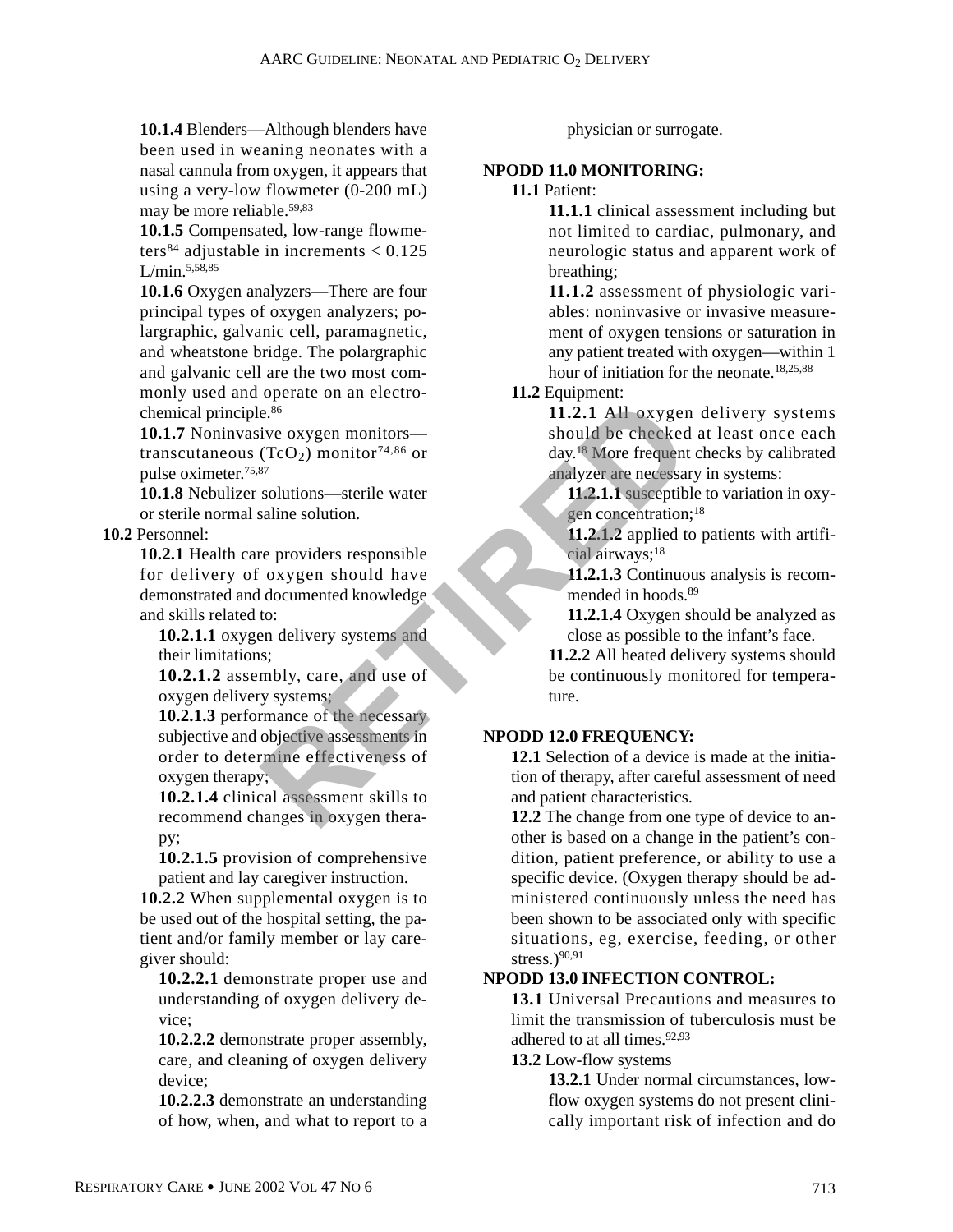not require routine replacement on the same patient.<sup>18,94-96</sup>

**13.2.2** Nasopharyngeal catheters should be changed every 24 hours.<sup>6</sup>

**13.2.3** Transtracheal catheters should be changed every 3 months.<sup>97</sup>

**13.3** Reservoir systems—Under normal circumstances, reservoir systems as defined for this guideline do not present clinically important risk of infection and do not require routine replacement on the same patient.

**13.4** High-flow systems

**13.4.1** Large-volume nebulizers should be changed every 24 hours when applied to patients with an artificial airway.96

**13.4.2** In the absence of definitive studies to support change-out intervals on nonintubated patients, results of institution-specific and patient-specific surveillance measures should dictate the frequency with which such equipment is replaced. Trifficial airway<sup>96</sup><br>
Trifficial airway<sup>96</sup><br>
Trifficial airway<sup>96</sup><br>
Pole trifficial airway<sup>96</sup><br>
Pole trifficial some only and CB, Sheldon RL, editors. Ege-out intervals on nonin-<br>
Point in the properties of the Hudson Ox<br>

**13.5** Enclosure systems—There is no recommendation regarding the frequency of changing oxyhood and reservoirs while in use on the same patient.<sup>96</sup>

**13.6** Other devices—Between patients, subject equipment (eg, probes, oxygen sensors) to high level disinfection.<sup>96</sup>

**13.7** Nebulizer solutions—Use only sterile fluids and dispense them aseptically.96

Note: It is the expert opinion of the Clinical Practice Guideline Steering Committee (2002) that some devices that are applicable to the pediatric population are not appropriate for the neonatal population.

*Revised by Timothy R Myers RRT, University Hospitals of Cleveland, Cleveland, OH, and approved by the 2002 CPG Steering Committee.*

*Original publication: Respir Care 1996;41(7):637-646.*

#### **REFERENCES**

- 1. Branson RD. Gas delivery systems: regulators, flowmeters, and therapy devices. In: Branson RD, Hess DR, Chatburn RL, editors. Respiratory care equipment, 2nd ed. Philadelphia: Lippincott Williams & Wilkins; 1999:55-85.
- 2. Kumar H, Antony TJ, Sharma D. Oxygen therapy in pediatric practice. Indian Pediatr 1993;30(1):117-121.
- 3. Monin P, Vert P. The management of bronchopulmonary

dysplasia. Clin Perinatol 1987;14(3):531-549.

- 4. Ooi R, Joshi P, Soni N. An evaluation of oxygen delivery using nasal prongs. Anesthesia 1992;47(7):591-593.
- 5. Shann F, Gatchalian S, Hutchinson R. Nasopharyngeal oxygen in children. Lancet 1988;2(8622):1238-1240.
- 6. Guilfoile T, Dabe K. Nasal catheter oxygen therapy for infants. Respir Care 1981;26(1):35-40.
- 7. Hess DR, Branson RD. Gas delivery systems: humidification. In: Branson RD, Hess DR, Chatburn RL, editors. Respiratory care equipment, 2nd ed. Philadelphia: Lippincott Williams & Wilkins; 1999:101-132.
- 8. Crimlisk JT, Murray SV. Home oxygen-humidity systems for an oxygen-dependent infant with tracheostomy: a case report. Respir Care 1988;33(12):1117-1124.
- 9. Hoffman LA. Novel strategies for delivering oxygen: reservoir cannula, demand flow, and transtracheal oxygen administration. Respir Care 1994;39(4):363-377.
- 10. Thalken FR. Medical gas therapy. In: Scanlan CL, Spearman CB, Sheldon RL, editors. Egan's fundamentals of respiratory care. St Louis: Mosby; 1990:606-632.
- 11. Milross J, Young IH, Donnelly P. The oxygen delivery characteristics of the Hudson Oxy-one face mask. Anaesth Intensive Care 1989;17(2):180-184.
- 12. Scacci R. Air entrainment masks: jet mixing is how they work; the Bernoulli and Venturi principles are how they don't. Respir Care 1979;24(10):928-931.
- 13. Gramlich T. Oxygen therapy. In: Perinatal and pediatric respiratory care. Barnhart SL, Czervinske MP editors. Philadelphia: WB Saunders; 1995:156-179.
- 14. McPherson SP. Gas regulation, administration, and controlling devices. In: McPherson SP, editor. Respiratory therapy equipment. St Louis: Mosby; 1990:50-78.
- 15. Hill TV, Sorbello JG. Humidity outputs of large-reservoir nebulizers. Respir Care 1987;32(4):255-260.
- 16. Thiebault DW, Gregory GA, editors. Neonatal pulmonary care, 2nd ed. Menlo Park CA: Addison-Wesley; 1986.
- 17. Higgins TL, Yared J-P. Clinical effects of hypoxemia and tissue hypoxia. Respir Care 1993;38(6):603-615; discussion 615-617.
- 18. American Association for Respiratory Care. AARC Clinical Practice Guideline: Oxygen therapy in the acute care facility—2002 revision and update. Respir Care 2002;47(6):xxx-xxx.
- 19. Gregory JA, Turner PT, Reynolds AF. A complication of nasogastric intubation: intracranial penetration. J Trauma 1978;18(12):823-824.
- 20. Fremstad JD, Martin SH. Lethal complication from insertion of nasogastric tube after severe basilar skull fracture. J Trauma 1978;18(12):820-822.
- 21. Czervinske MP. Continuous positive airway pressure. In: Koff PB, Eitzman D, Neu J, editors. Neonatal and pediatric respiratory care, 2nd ed. St Louis: Mosby; 1993:265-284.
- 22. Annest SJ, Gottlieb M, Paloski WH, Stratton H, Newell JC, Dutton R, Power SR Jr. Detrimental effects of removing end-expiratory pressure prior to endotracheal extubation. Ann Surg 1980;191(5):539-545.
- 23. Berman LS, Fox WW, Raphaely RC, Downs JJ Jr. Optimal levels of CPAP for tracheal extubation of newborn infants. J Pediatr 1976;89(1):109-112.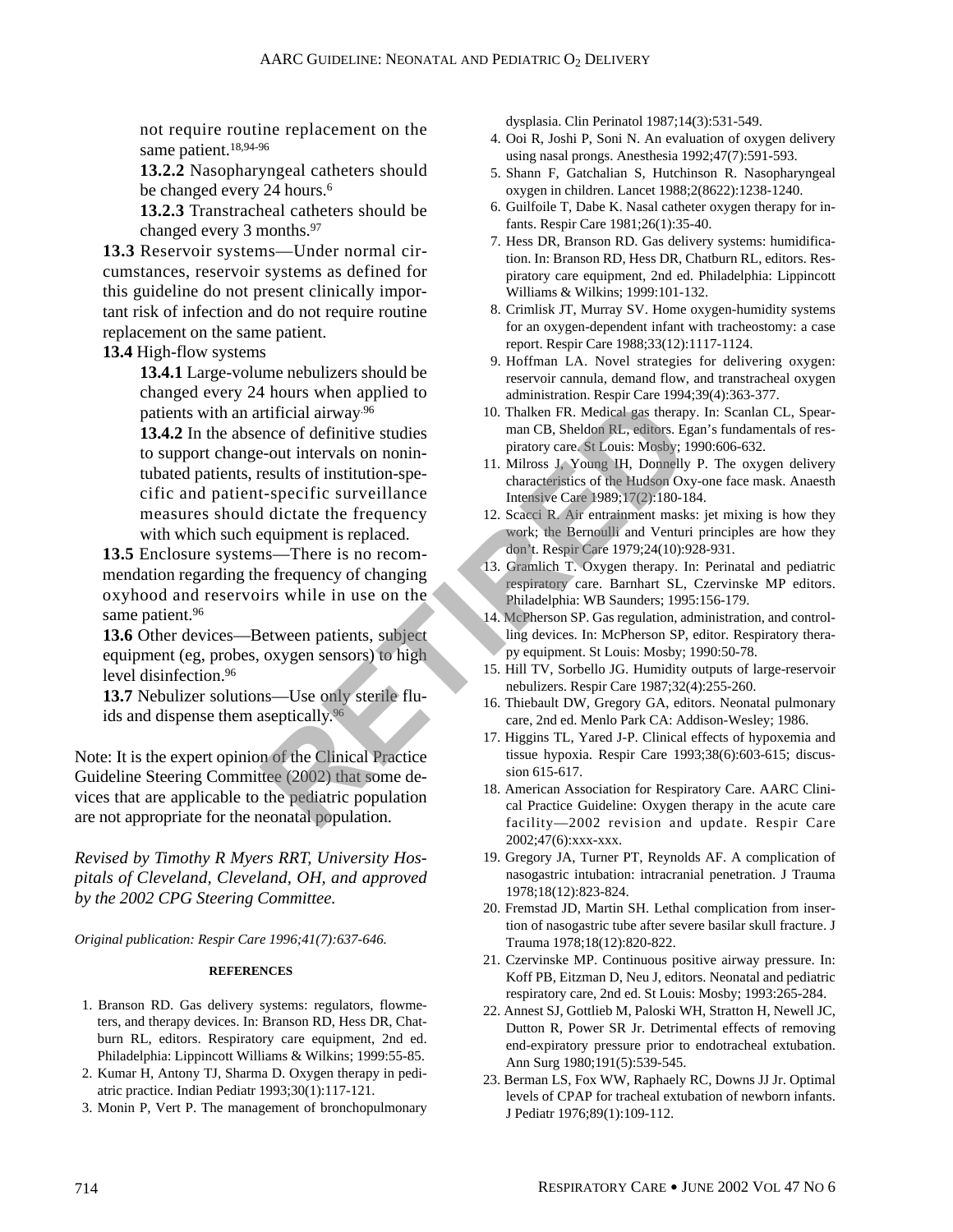- 24. Smith RA. Physiologic PEEP. Respir Care 1988;33(7):620- 629.
- 25. Fetus and Newborn Committee of the AAP. Clinical considerations in the use of oxygen. In: Freeman RK, Poland RL, Hauth JC, Merenstein GB, editors. Guidelines for perinatal care. Elk Grove Village, IL: American Academy of Pediatrics and American College of Obstetricians and Gynecologists; 1992:197-203.
- 26. El-Lessy HN. Pulmonary vascular control in hypoplastic left-heart syndrome: hypoxic- and hypercarbic-gas therapy. Respir Care 1995;40(7):737-742.
- 27. Riordan CJ, Randsbeck F, Storey JH, Montgomery WD, Santamore WP, Austin EH 3rd. Effects of oxygen, positive end-expiratory pressure, and carbon dioxide on oxygen delivery in an animal model of the univentricular heart. J Thorac Cardiovasc Surg 1996;112(3):644-654.
- 28. Day RW, Barton AJ, Pysher TJ, Shaddy RE. Pulmonary vascular resistance of children treated with nitrogen during early infancy. Ann Thorac Surg 1998;65(5):1400-1404.
- 29. Fairshter RD, Rosen SM, Smith WR, Glauser FL, McRae DM, Wilson AF. Paraquat poisoning: new aspects of therapy. Q J Med 1976;45(180):551-565.
- 30. Ingrassia TS 3rd, Ryu JH, Trastek VF, Rosenow EC 3rd. Oxygen-exacerbated bleomycin pulmonary toxicity. Mayo Clin Proc 1991;66(2):173-178.
- 31. Bongianni F, Corda M, Fontana G, Pantaleo T. Influences of superior laryngeal afferent stimulation on expiratory activity in cats. J Appl Physiol 1988;65(1):385-392.
- 32. Rotschild A, Schapira D, Kuyek N, Solimano A. Evaluation of nasal prongs of new design for low-flow oxygen delivery to infants. Respir Care 1989;34(9):801-804.
- 33. McLaughlin AJ Jr. Allergic contact dermatitis from oxygen cannulas. Respir Care 1980;25(10):1024-1026.
- 34. Weber MW, Palmer A, Oparaugo A, Mulholland EK. Comparison of nasal prongs and nasopharyngeal catheter for the delivery of oxygen in children with hypoxemia because of a lower respiratory tract infection. J Pediatr 1995;127(3):378-383. From State 1790, 1200 Face 1790, 1200 Face 1790, 1200 Face 1790, 1200 Face 1790, 1200 Face 1790, 1200 Face 1811 and the state of the minimal space of the minimal space of the minimal space of the minimal space of the minim
- 35. Locke RG, Wolfson MR, Shaffer TH, Rubenstein SD, Greenspan JS. Inadvertent administration of positive enddistending pressure during nasal cannula flow. Pediatrics 1993;91(1):135-138.
- 36. Sreenan C, Lemke RP, Hudson-Mason A, Osiovich H. Highflow nasal cannulae in the management of apnea of prematurity: a comparison with conventional nasal continuous positive airway pressure. Pediatrics 2001;107(5):1081-1083.
- 37. Courtney SE, Pyo, KH, Saslow JG, Arnold GK, Pandit PB, Habib RH. Lung recruitment and breathing pattern during variable versus continuous flow nasal continuous positive airway pressure in premature infants: an evaluation of three devices. Pediatrics 2001;107(2):304-308.
- 38. Frenckner B, Ehrén H, Palmér K, Norén G. Pneumocephalus caused by a nasopharyngeal oxygen catheter. Crit Care Med 1990;18(11):1287-1288.
- 39. Muhe L, Degefu H, Worku B, Oljira B, Mulholland EK. Comparison of nasal prongs with nasal catheters in the delivery of oxygen to children with hypoxia. J Trop Pediatr 1998;44(6):365-368.
- 40. Adamo JP, Mehta AC, Stelmach K, Meeker D, Rice T, Stoller

JK. The Cleveland Clinic's initial experience with transtracheal oxygen therapy. Respir Care 1990;35(2):153-160.

- 41. Crouser JI Jr, Make BJ. Respiratory tract infection complicating transtracheal oxygen therapy. Chest 1992;101(1):273-275.
- 42. Burton GG, Wagshul FA, Henderson D, Kime SW. Fatal obstruction caused by a mucous ball from transtracheal oxygen catheter. Chest 1991;99(6):1520-1523.
- 43. Punzal PA, Myers R, Ries AL, Harrell JH 2nd. Laser resection of granulation tissue secondary to transtracheal oxygen catheter. Chest 1992;101(1):269-271.
- 44. Roth BJ, Irvine TW, Liening DA, Duncan NO, Cragun WHC. Acute respiratory compromise resulting from tracheal mucous impaction secondary to a transtracheal oxygen catheter. Chest 1992;101(5):1465-1466.
- 45. Kacmarek RM. Methods of oxygen delivery in the hospital. Probl Respir Care 1990;3:563-574.
- 46. Jensen AG, Johnson A, Sandstedt S. Rebreathing during oxygen treatment with face mask: the effect of oxygen flow rates on ventilation. Acta Anaesthesiol Scand 1991;35(4):289-292.
- 47. Beckham RW, Mishoe SC. Sound levels inside incubators and oxygen hoods used with nebulizers and humidifiers. Respir Care 1982;27(1):33-40.
- 48. Reinarz JA, Pierce AK, Mays BB, Sanford JP. The potential role of inhalation therapy equipment in nosocomial pulmonary infections J Clin Invest 1965;44:831-839.
- 49. Pierce AK, Sanford JP, Thomas GD, Leonard JS. Longterm evaluation of decontamination of inhalation-therapy equipment and the occurrence of necrotizing pneumonia. N Engl J Med 1970;282(10):528-531.
- 50. U.S. Department of Health and Human Services, Public Health Services, Centers for Disease Control. Guideline for prevention of nosocomial pneumonia and guideline ranking scheme. Atlanta: CDC, 1982.
- 51. American Association for Respiratory Care. AARC Clinical practice guideline: Bland aerosol therapy. Respir Care 1993;38(11):1196-1199.
- 52. Brain J. Aerosol and humidity therapy. Am Rev Respir Dis 1980;122(5 Pt 2):17-21.
- 53. Scopes JW, Ahmed I. Ranges of critical temperatures in sick and premature newborn babies. Arch Dis Child 1966;41:417-419.
- 54. Lanska MJ, Silverman R, Lanska DJ. Cutaneous fungal infections associated with prolonged treatment in humidified oxygen hoods (letter). Pediatr Dermatol 1987;4(4):346.
- 55. Duncan A. Use of disposable condenser humidifiers in children (letter). Anaesth Intensive Care 1985;13(3):330.
- 56. Schramm VL Jr, Mattox DE, Stool SE. Acute management of laser-ignited intratracheal explosion. Laryngoscope 1981;91(9 Pt 1):1417-1426.
- 57. Fan LL, Voyles JB. Determination of inspired oxygen delivered by nasal cannula in infants with chronic lung disease. J Pediatr 1983;103(6):923-925.
- 58. Vain NE, Prudent LM, Stevens DP, Weeter MM, Maisels MB. Regulation of oxygen concentration delivered to infants via nasal cannulas. Am J Dis Child 1989;143(12):1458-1460.
- 59. Finer NN, Bates R, Tomat P. Low flow oxygen delivery via nasal cannula to neonates. Pediatr Pulmonol 1996;21(1):48-51.